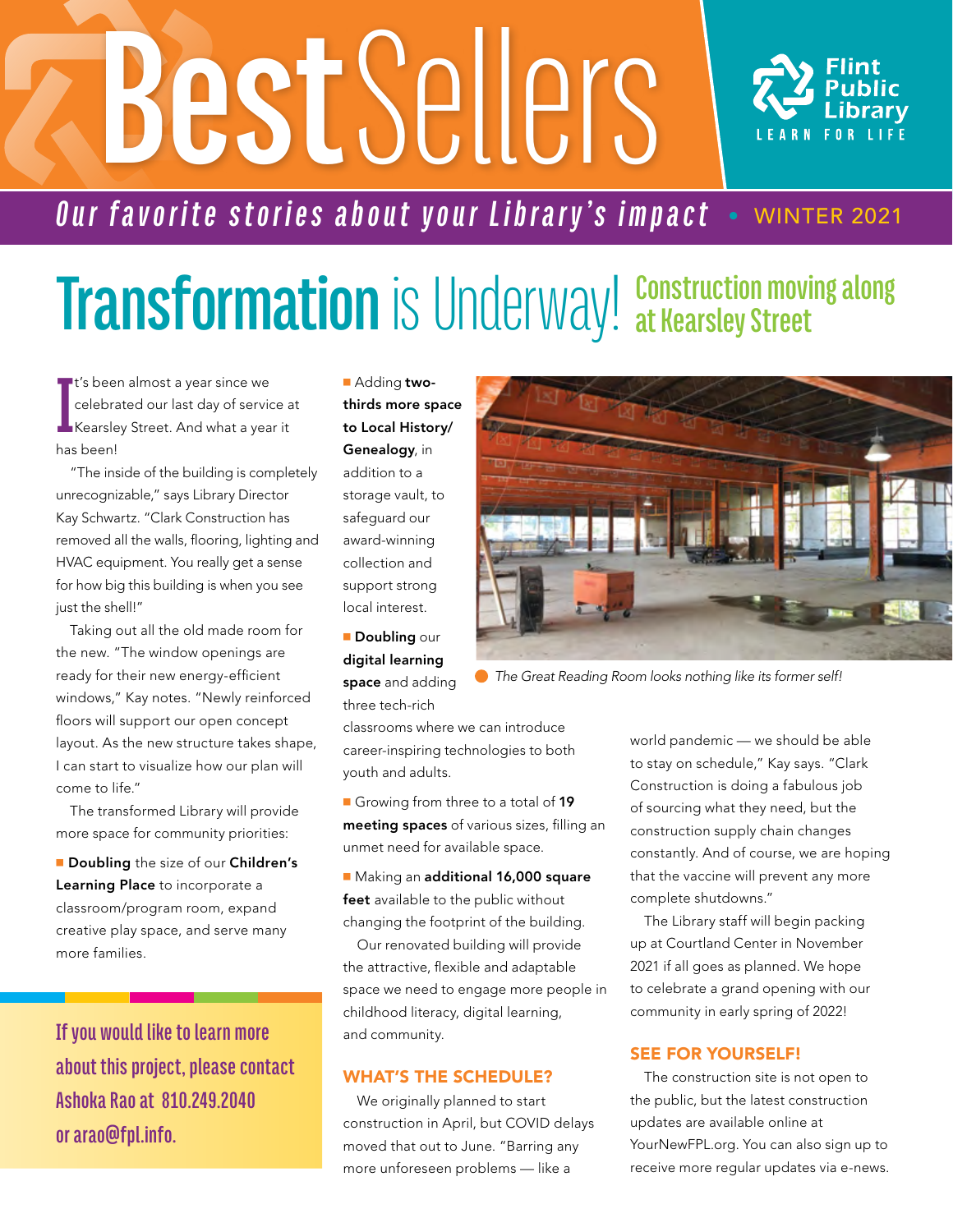## **Best**Sellers

# "If Kids Do **Nothing But**  Read During COVID, They Will Be OK!"

**D** r. Kienan Murphy is a retired pediatrician, and Elizabeth recently retired as COO of the Flint & Genesee Chamber of Commerce. These committed Genesee County residents will quickly tell you that Flint Public Library has always been important to them.

"We are both from New York originally," Elizabeth notes. "We moved to Flint over 40 years ago and lived first in the Cultural Center neighborhood. We were constantly at the Library with our kids!"

The Murphys are very specific about why the Library matters. "You can't do anything these days without a computer and Internet," observes Elizabeth. "Many people don't have those resources at home. The Library is one of the last places you can access them for free." And as for reading? Elizabeth is pretty clear that reading trumps a lot of other academic skills. "Kids impacted by polio said they developed their love of reading when they couldn't do anything else. I think if kids do nothing but read during their COVID remote learning, they will get through!"

**Your gift of any amount to Library Operations is deeply appreciated. Give safely and securely online at fpl.info/donate or send your gift to 1O26 E. Kearsley St., Flint MI 485O3. We appreciate our donors so much!**



 *Elizabeth and Kienan Murphy are committed to FPL!*

*"We're very proud of how many generous people gather around the Cultural Center institutions so they continue to thrive. A transformed Library will be another strong anchor for the Cultural Center, and a central part of a healthy community."* – Elizabeth Murphy

The Murphys no longer live in the City of Flint, but they are still committed donors to Flint Public Library. "This is a tax-supported organization, and taxable property has not rebounded well in Flint," Dr. Murphy says. "The Library millage is pretty small. The only way to allow more flexibility for operations is through private giving. We hope our support will inspire others to do the same. After all, we made wonderful careers in Flint. We want others to enjoy

the city and all the benefits that we experienced."

Elizabeth adds, "We're very proud of how many generous people gather around the Cultural Center institutions so they continue to thrive. We credit the Library for embarking on a renovation project rather than building something new. A transformed Library will be another strong anchor for the Cultural Center, and a central part of a healthy community."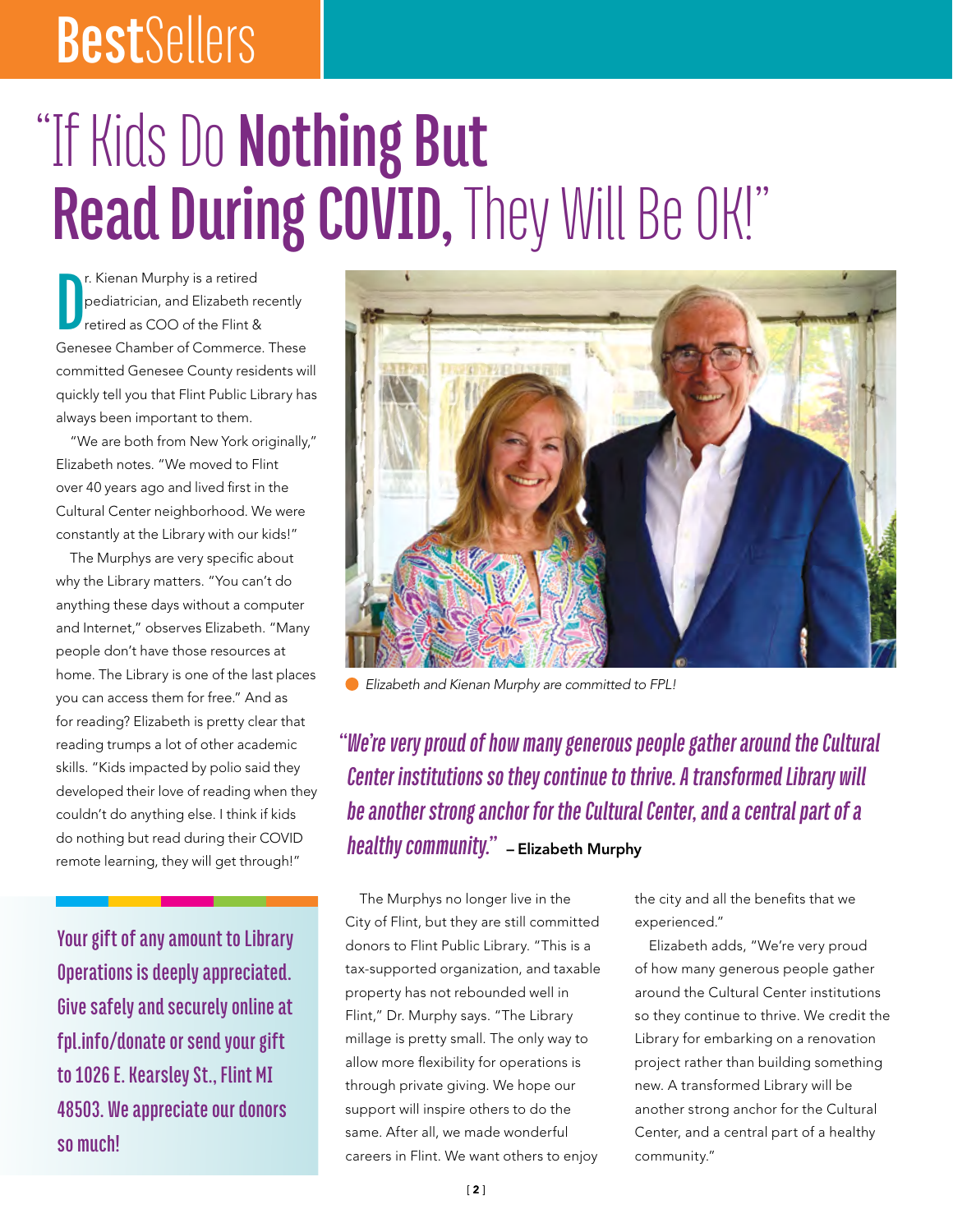### *Our favorite stories about your Library's impact*

# **Digital Use**is Rising And we're doing everything we can to make **resources available!**

**F** lint Public Library has offered downloadable e-books, audio books, music and magazines for years. But there's nothing like a stay-at-home order to help more people experiment with and enjoy those resources!

At the end of 2019, we had more than 13,800 e-books and audio books in our collection. We had a core of people who used them regularly, but we couldn't seem to get that number to climb. And we get it. Many people (even some of us who work here!) prefer to hold a book in their hands rather than download one to a device.

However, when a pandemic shuts down life as we know it, many changes occur! Here are some interesting statistics.

**Checkouts.** In January of 2020, there were 1,781 digital checkouts per month. By December, that number had increased to over 2,000 per month.

**Our librarians can help you embark upon your digital journey! You can get an instant E-Card if you live in Genesee County. Just visit fpl.info and choose "Get a Card" under the "About Us" menu. If you need a little assistance learning to download, call 810.249.2569 to schedule a free "Book an Expert."** 

**Format.** At the beginning of 2020, just over 53% of our digital checkouts were audio books. As of January 2021, e-books had jumped ahead, accounting for 52% of total digital check-outs.

**Audience.** We have significantly more children and young adults joining the digital reading revolution. By September of last year, this readership accounted for 30% more of our digital checkouts.

**E-Cards.** We introduced E-Cards in fall of 2018 but they really didn't take off.

> However, after a year of COVID, we are up to more than 1,400 E-Card users!

We're also seeing similar trends in our virtual events. It's no secret that when given a choice, most people would prefer to come in person to a concert, or bring their children to the Library for story time. But when that choice goes away, other options become a lot more attractive.

For example, we started our virtual story time in the fall with only one or two kids attending. Now we're up to 30 or more at a time!

"The Library has invested steadily in digital resources and online capabilities," notes Kay Schwartz, Library Director. "We had the platform. We had the tools. We had even created the methodology for issuing E-Cards without a visit to the Library itself. All of that investment has paid off throughout the past year, allowing us to serve patrons in new ways."

All of this comes at a cost. "We shuffled our budget dollars around last year," notes Leslie Acevedo, Director of Library Operations. "We increased our digital book budget by about 40% because there was so much need, both for schools as well as individual patrons."

We're excited about the transformation to our Library building. Ultimately, we know that the "place" of the Library matters. But for right now, we are so thankful to the donors and the taxpayers who have allowed us to invest in resources that make Library services accessible even in these uncertain times.

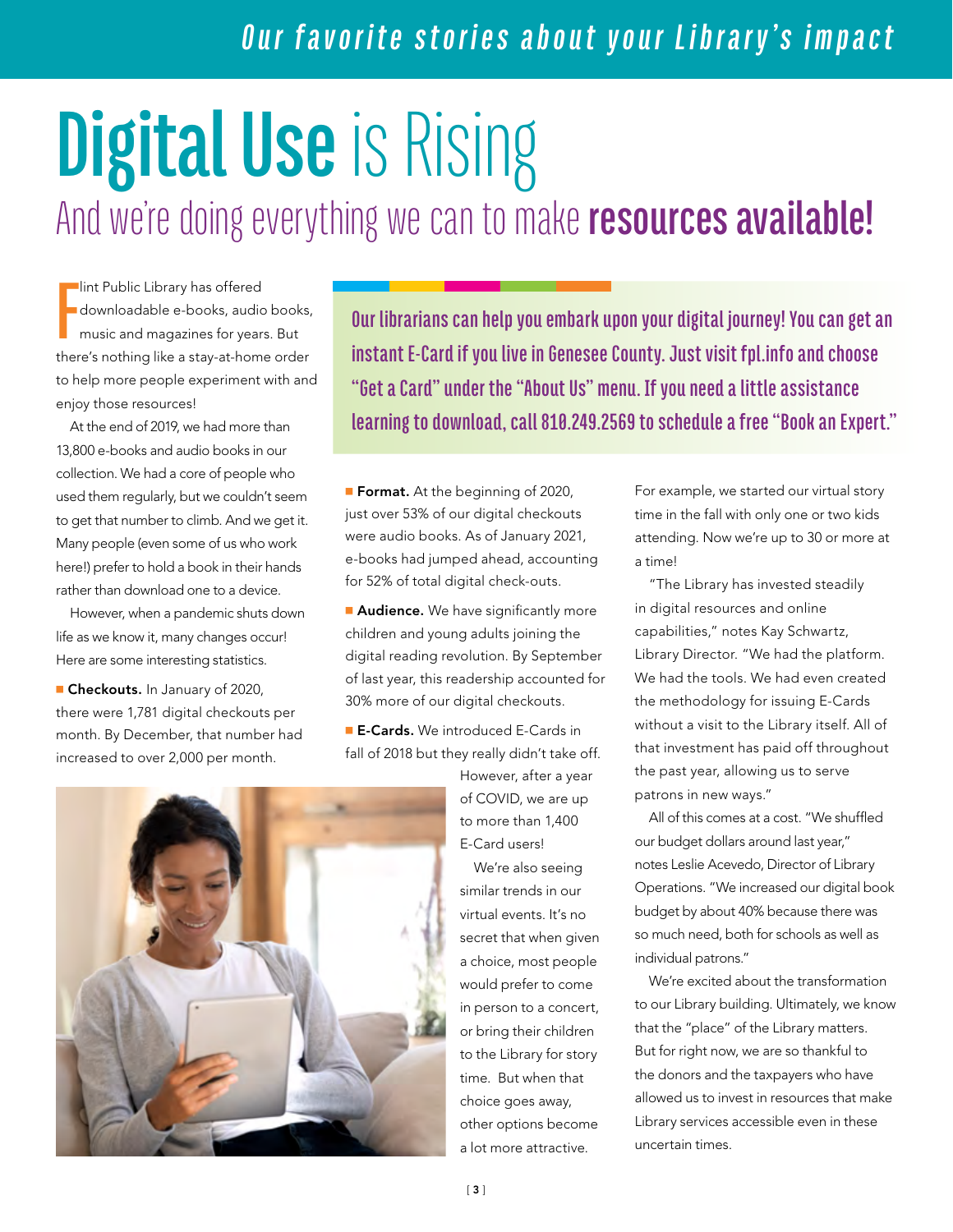### Our mission is to be Flint's go-to place to learn for life.

**T** his was a year of stunning change for the Library as well as for the world.

We spent the first half of this fiscal year preparing for a milestone vote. On November 5, 2019, Flint voters approved a 12-year, \$12.6 million bond to transform the Library building. This tremendous show of support triggered the Charles Stewart Mott Foundation, the Ruth Mott Foundation and the Community Foundation of Greater Flint to come forward with more than \$16 million in support.

With those grants in hand, and the public affirmation of a bond, we set to work. Our last day of service at Kearsley Street was February 29, 2020, and on March 2 we started packing.

Then, of course, the world turned upside down thanks to COVID. For us, this timing was both good and bad. It was good from the standpoint that we had planned to be closed to the public anyway as we packed up to move to our temporary location. It was bad because we were not able to be in the building to do the packing! We finally handed off the keys to Clark Construction on June 12, 2020 to begin the renovation. Our staff moved into a temporary location at Courtland Center, where we will operate until the building renovation is completed in 2022. What a way to end this roller coaster of a fiscal year!

We, along with many other organizations, had to reinvent our service delivery mid-year to align with the realities of the

pandemic. Fortunately, we had a robust website platform through which we could deliver:

- Downloadable resources such as e-books, audio books, music, magazines and more.
- Instant access to online Library resources with E-Cards. We expanded the availability of this service from Flint to all of Genesee County in an effort to reach more people with vital resources.
- Virtual story time, family concerts and programs, adult book clubs and more.

Although the delivery methods may have changed, our priorities remained the same:

#### EARLY CHILDHOOD LITERACY:

helping parents and caregivers prepare children to read, and exposing kids to STEM programming.

DIGITAL LEARNING: filling the technology education gap by exposing students to aspects of computer science, and making technology accessible to the public.

COMMUNITY HUB: we want to provide abundant and welcoming space where people can gather for learning, dialogue or entertainment.

We sincerely and gratefully thank the residents of Flint who continue to demonstrate their appreciation for and support of Flint Public Library. We will continue to adapt in this coming year as we work towards opening a fully renovated Library.



#### Taxes Grants State Aid Income Other

| <b>Total Revenue</b>          | \$5.176.711 |
|-------------------------------|-------------|
| $\bullet$ Other               | 51.155      |
| Interest Income               | 65.272      |
| ● State Aid and Fines         | 241.485     |
| ● Grants, Memorials and Gifts | 1,797,474   |
| • Property Taxes*             | \$3.021.325 |
|                               |             |

\*The Library is funded by a permanent 2mill property tax. An additional 2.0



| <b>Total Expenses</b> | \$4.940.645 |
|-----------------------|-------------|
| Grants Expended       | 1,406,072   |
| • Maintenance         | 472,965     |
| • Operations          | 856.250     |
| ● Personnel           | \$2,205,358 |



#### **NOTE: Revenue in excess of expenses is assigned for use in FY 21 as follows:**

| Total assigned for use in FY 21 | \$236,066 |
|---------------------------------|-----------|
| • Operations                    | 173,363   |
| • Grant purposes                | \$62,703  |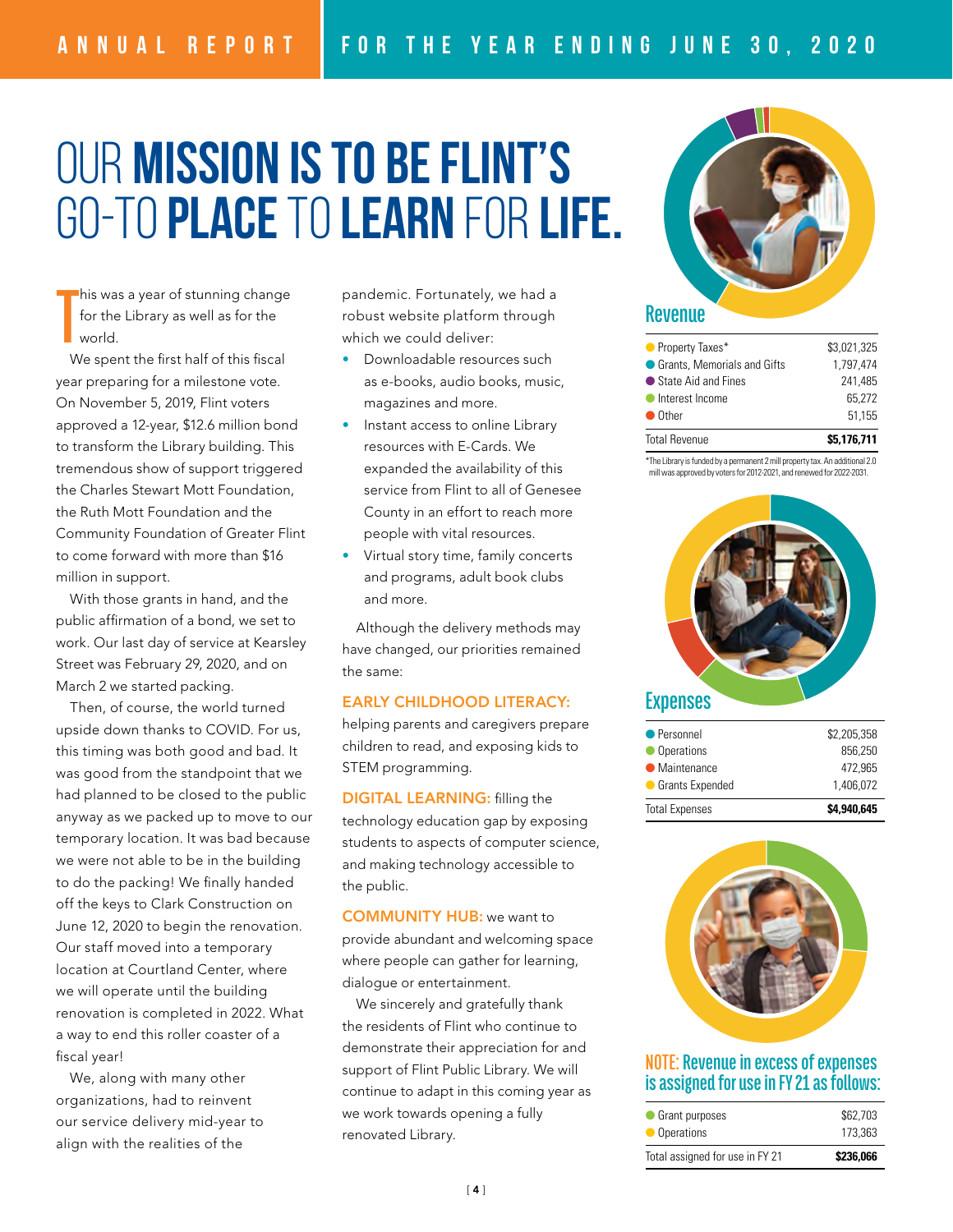### **Thank You to Our Generous Donors** January–December 2O2O

#### **SPECIAL GIFTS & GRANTS**

A. G. Bishop Charitable Trust Charles Stewart Mott Foundation Community Foundation of Greater Flint Flint and Genesee Chamber of Commerce Flint Genealogical Society Flint Kids Fund of the Community Foundation of Greater Flint Friends of the Flint Public Library Mideastern Michigan Library Cooperative Ruth Mott Foundation

#### **MEMBERS OF THE LIFELONG LEARNING CIRCLE**

#### MASTER LEVEL \$10,000+

Big John Steak and Onion J.E. Klobucar/J.D. Klobucher A Charitable Foundation

#### EXPERT LEVEL \$5,000-\$9,999

Lynne Hurand Meyer Family Foundation Kimberly and Stephen Landaal Kay Schwartz

#### SPECIALIST LEVEL \$2,500-\$4,999

Genesee Packaging, Inc. UAW Region 1-D

#### SCHOLAR LEVEL \$1,000-\$2,499

Anonymous Donor Willie and Veronica Artis Cathy Blight and Edward Davison

Eleanor Brownell Health Alliance Plan of Michigan (HAP) Kennari Consulting Harriet Kenworthy James Kettler Prasad and Jayashree Kommareddi Michigan Planners Lawrence E. Moon Funeral Home Bobby Mukkamala and Nita Kulkarni Jay and Marilyn Nelson David P. Petro William Piper James and Jane Richardson Richard and Katherine **Saunders** Mark and Kay Schwartz George and Mary Skaff Connie Palmer and John Hemingway Tummala Charitable Foundation Ridgway and Shannon White Larry and Jane Worthing

#### LEARNERS LEVEL \$500-\$999

Leslie Acevedo Jennifer Acree Anna Clark Craig and Lennetta Coney Thomas Cowan Dort Financial Credit Union David and Linda Gibson Willie and Wanda Harden Kathy Jackson Brian Johnson Reginald Lancaster and Karen Wilkinson Byron and Margaret Latter

Lewis & Knopf Robert MacDonald Ed and Ann McKenzie Mott Community College Office of Institutional Advancement Diane O'Keefe Costa Papista Dave and Becky Pettengill Dick and Betty Ramsdell Bharat and Ashoka Rao Adam Sorscher Raquel Thueme The Serra Family Foundation

#### OTHER GENEROUS **DONORS**

Amanda Allen Heather Arden Christopher and Shannon Ash Joan Bailey Carroll Baker and Kimberly Roberson Gary and Maureen Bates Martha Bausack Kelly and Joyce Beardslee Carl and Karen Bekofske The Benevity Community Impact Fund

Ryan Beuthin Leonard Bianchi Moses and Renita Bingham Lee Black Gerald Bock Doug Bohrer Susan Steiner Bolhouse and William S. Ballenger III Karima Bostick Daniel Bower Betsy Boyd Ellen Brothers Brandee Brown Craig and Marsha Brown Jan Bruce Peggy Brunner Heather Burnash Joe and Kathy Burroughs Phyllis Carroll John and Teresa Cherry Floyd and Brenda Clack Steven Clark Carol Cole Craig and Lenetta Coney Joe and Mary Conroy Charleen Cook

*continued on next page*

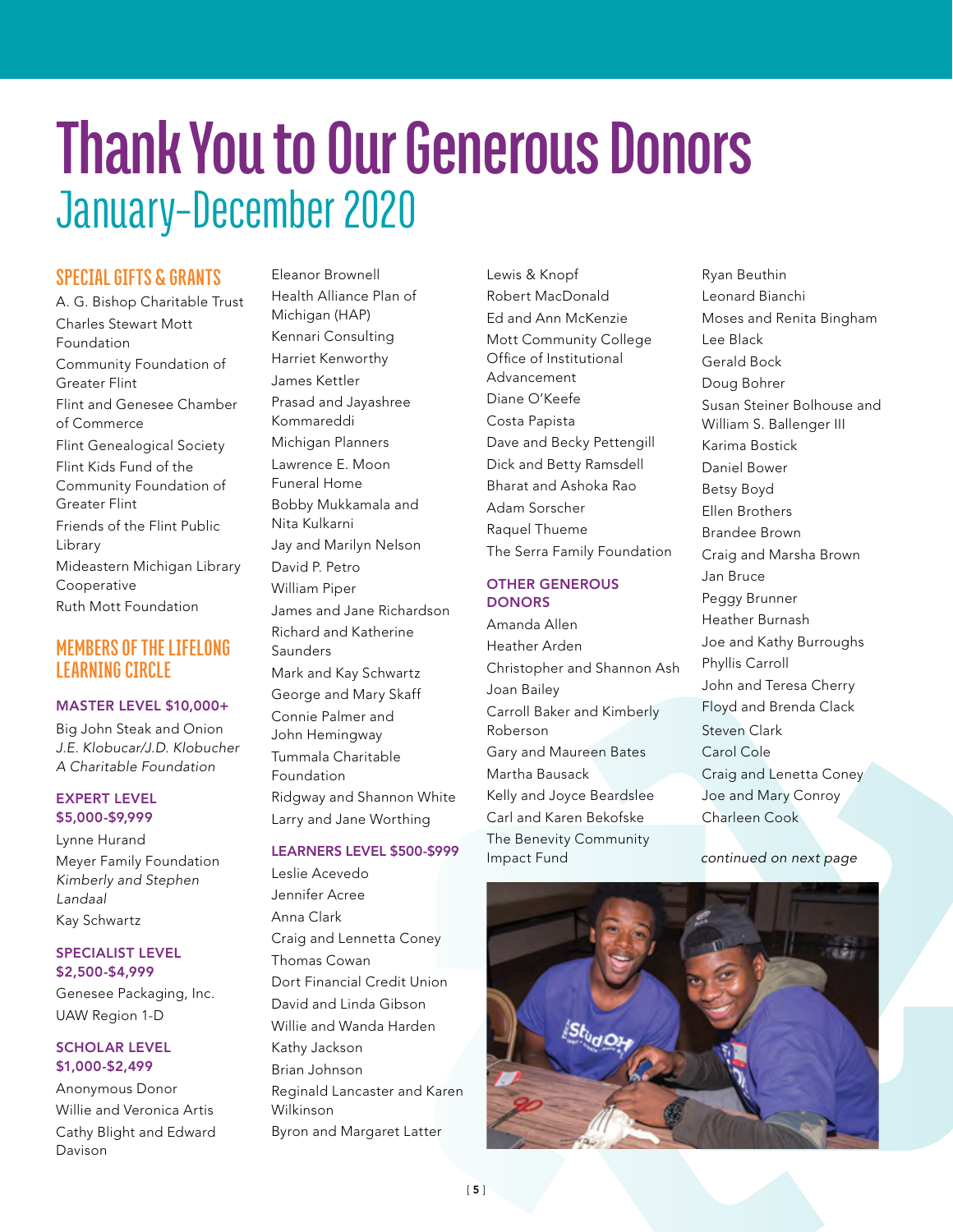

Sandy Cooper Samuel and Darylee Coplin Jody Cuneaz Dorothy Davis Elizabeth Dean Joe Dembinsky Russ and Sheryl Deutsch Nancy Duffy Gina Durga Robert and Linda Dziczek Cosmas Eaglin Gregory and Karen Eason Murray and Sharon Eisen Loretta Ellwood Bridget Essa Torchio Feaster Joe and Lynette Fioroni Mel and Wendy Flamenbaum James and Patricia Ford Harold Ford Brenda Fortunate Carol Fossee George and Linda Fowler Frank Friedman Larry Frounfelter Joyce Gadola Patricia Gage Kathleen Gazall Joe and Roberta Goergen *continued from previous page*

Ruth Goergen Douglas and Susan Goering Debra Golden-Steinman Gene and Rhina Griffel Bonnie Haffajee Dennis and June Haley Frankie Hardy Joel and Ann Harris Maggie Hart Tina Hayes Thomas Herman and Jeanne Pepper Louise Herron Dawn Hibbard Jennifer Hickmott Dolores Higgerson Alonzo Hill Shelly Hilton Jeff and Kim Himelhoch Gloria Hines Kris Hohn Mark and Kathi Horton Alice Isaac Nina Jones Lewis Farah Kader Rick and Sally Kagerer Stuart and Heather Kale Yener Kandogan Donald and Elaine Kaye

Dennis and Nancy Kehoe

Brenda Kendall Sheldon and Donna Klein Marilyn Kopp Amy Krug Rob and Laura Kruisenga Madhukar and Asha Kulkarni Jacqueline Leigh Jean Liming Dundas Ward Lindsay Bill and Katherine Livengood Larry Lounds Michael Madden Cleora Magee Katherine Maitland Ramotsumi and Velynda Makhene Gary Marsa Carol Masse Teressie May Nathan and Lauren McAbee Bernard and Louise McAra Marcia McGee Michael and Mary Merriman Frank and Elaine Marie Merritt Helen Millhouse Hilary Morolla Katherine Mumma Ted and Jan Nelson Mark and Sharon Newlon Jonathan and Margaret Northrup Mary O'Brien Janet O'Keefe Karl Olmsted Mike and Connie Peters Will Petteys Mark and Sue Phipps Paul Proulx Saroja Reddy Barbara Reehl Jacquelyn Reinertson Teddy Robertson David and Linda Roeser Paul and Nancy Rozycki Ray Rust Marshall Sanders

Jonathan Schlinker Jerry Scholten Byron and Bobbi Schoolfield Howard and Tamra Schultz Suzanne Selig William and Susan Shaheen Janice Shimoda Aviva Simonte Joan Smalley Raymond and Eileen Sparks Shelley Spivack David and Edna Sprunk Woodrow and Reta Stanley Woodrow Stanley Youth Foundation Theresa Stephens-Lock Samuel Stewart Kristen Symons Michele Talarico Ernelle Taylor Deotis and Sarah Tucker Allen Turcke Robert and Carol Turley Patricia Turnbull Donna Ullrich Ann Marie Van Duyne Greg Viener Dayne and Carrie Walling Alan and Jean Weamer Judy Wells Robert and Marsha Wesley Donna Whitner Michael and Nancy Wilson Ronald Wilson Leslie Wilson J. Dallas and Ronnee Winegarden Anne Wohlfeil Cliff and Linda Worstenholm Dean and Lynda Yeotis Thomas and Magdelene Yeotis Lindsey Younger Janet Zahn Maryann Zimmer Marie Zuk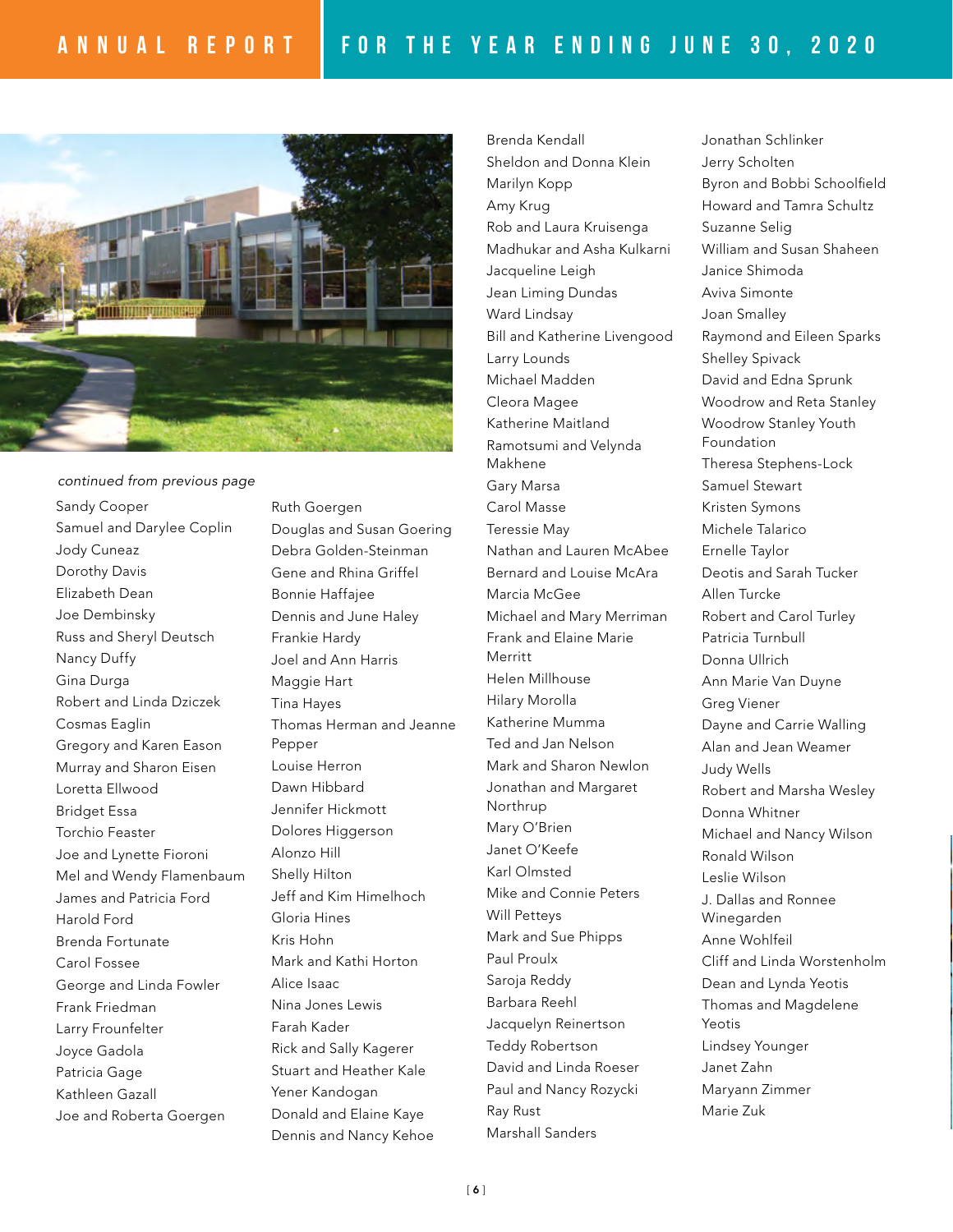### **Flint Public Library Transformed Donors** Through January 2O21

#### **LEAD DONORS**

Charles Stewart Mott Foundation Citizens of Flint Ruth Mott Foundation The Community Foundation of Greater Flint Whiting Foundation

#### **\$100,000 TO \$249,999**

Anna Paulina Foundation Conroy Family Foundation Kevin and Sheila Conroy in honor of Sheriff Joe and Mary Conroy General Motors Corporation (in-kind) Hurand Family and Ben Bryer Foundation

#### **\$50,000 TO \$99,999**

Anonymous Donor Charles Stewart Harding

Foundation

Friends of the Flint Public Library



#### **\$25,000 TO \$49,999**

Ally Challenge Presented by McLaren

Big John Steak and Onion J.E. Klobucar/J.D. Klobucher A Charitable Foundation

Piper Family William Piper, Mark and Kate Piper, Martha Piper, Randolph Piper and Susan Steuwer



#### **\$10,000 TO \$24,999**

Willie and Veronica Artis

Cooper Commercial Winfield Cooper, III (in-kind)

McKinley Foundation Jeffery and Annette Rowe

Dorothy McMeekin Trust In memory of Frances Guy Keeley

Linda Pylypiw

Kienan and Elizabeth Murphy Woodrow and Reta Stanley and Woodrow Stanley Youth Foundation Frederick and Gloria Van Duyne

#### **\$5,000 TO \$9,999**

Jane M. Bingham David Blight Rob and Katchen Hurand Harriet Kenworthy Lawrence and Jacquinne Reynolds James and Jane Richardson Mark and Kay Schwartz

#### **\$2,500 TO \$4,999**

Highfield Foundation Olivia Maynard and the late Olof Karlstrom Brian and DeAndra Larkin Paul and Sandy Racine

#### **\$1,000 TO \$2,499**

Anonymous Donor Dorothy Gae Davis William Pickard Bharat and Ashoka Rao

#### **OTHER GENEROUS DONORS**

Jennifer Acree Charles and Linda Borgsdorf Ingrid G. Halling Clifford and Alice Hart Maria Hayes David Hurand Stuart and Heather Kale Connie Palmer and John Hemingway Arnie and Nancy Schwartz Ruth E. Wollin